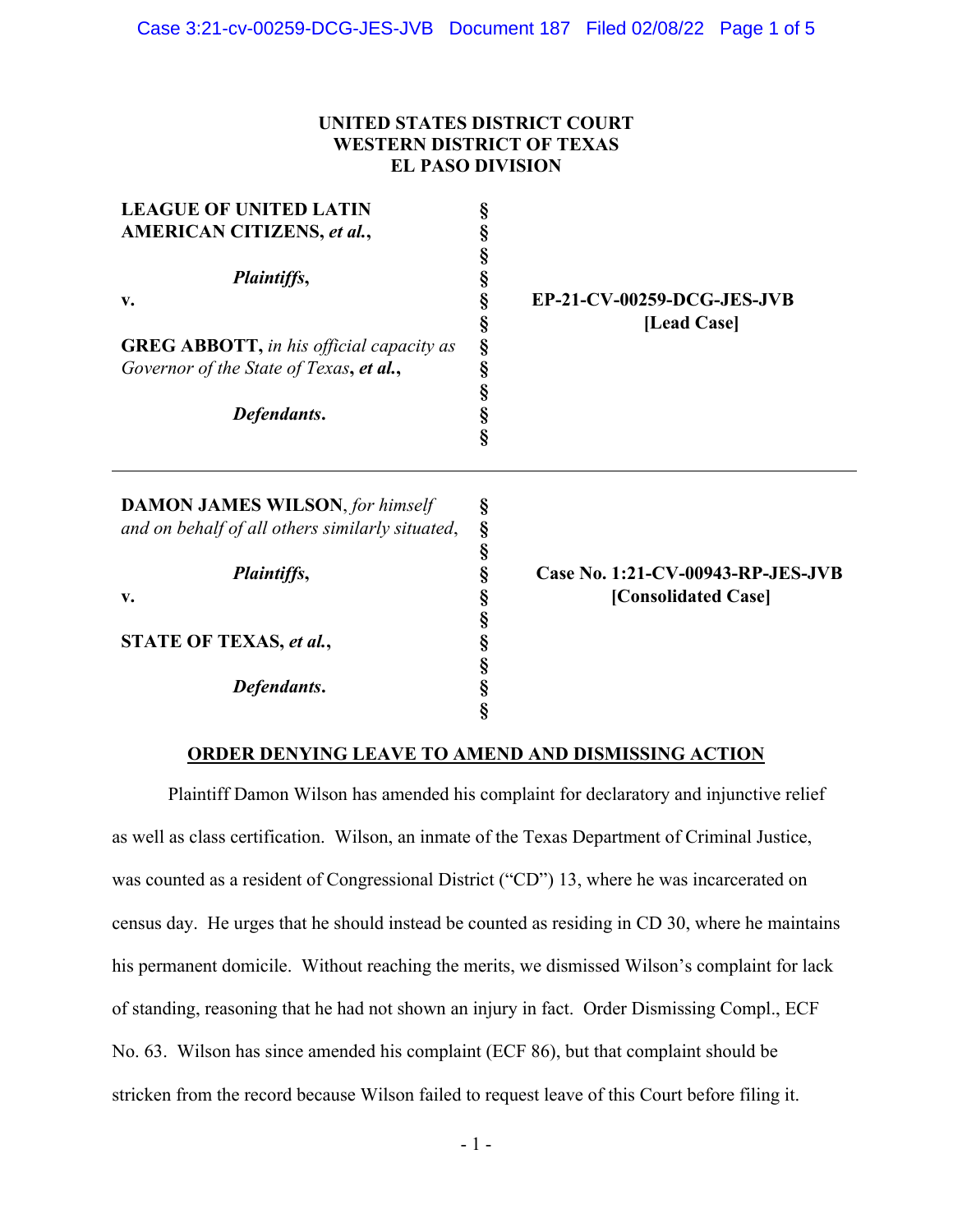### Case 3:21-cv-00259-DCG-JES-JVB Document 187 Filed 02/08/22 Page 2 of 5

Construing the amended complaint as a request for leave to amend, we deny that request as futile and render final judgment in favor of Defendants.

I.

Defendants move to strike Wilson's amended complaint on the grounds that he was not entitled to file it, and we agree that he was not. Defs.' Mot. to Strike & Alternative Mot. to Dismiss, ECF No. 112. Federal Rule of Civil Procedure 15(a) allows parties to timely amend their complaint once as of right, and Defendants do not dispute that Wilson's amendment was timely. Rather, Defendants point to *Whitaker v. City of Houston*, 963 F.2d 831 (5th Cir. 1992), which lays out the Fifth Circuit's approach to amendments to complaints that have been dismissed. That case sets forth two possibilities. If a court dismisses a complaint, but does not dismiss the underlying *action*, then the plaintiff may amend with leave of court. *Id.* at 835. But where the court dismisses the action, either explicitly or by implication, amendment is not possible. *Id.* Though Rule 15 has been amended since *Whitaker* was decided, the amendments were not material to *Whitaker*'s reasoning and that case still binds us. *See, e.g.*, *Aaes v. 4G Cos.*, 558 F. App'x 423, 425 (5th Cir. 2014).

Our previous order did not explicitly dismiss Wilson's action. Order Dismissing Compl. The dismissal was without prejudice, and Defendants point to no language in our order that gives "clear indication" of our "intention to dismiss an entire action." *Louisiana v. Litton Mortg. Co.*, 50 F.3d 1298, 1302 (5th Cir. 1995). We described Wilson's theory as "speculative," but that conclusion does not eliminate the possibility that Wilson could cure the defects we identified. Thus, while Wilson's complaint was dismissed, his action was not.

But while Wilson was not precluded from amending, he *was* required to seek leave of the Court prior to amending, and he did not do so. He offers no contrary reading of *Whitaker* that

- 2 -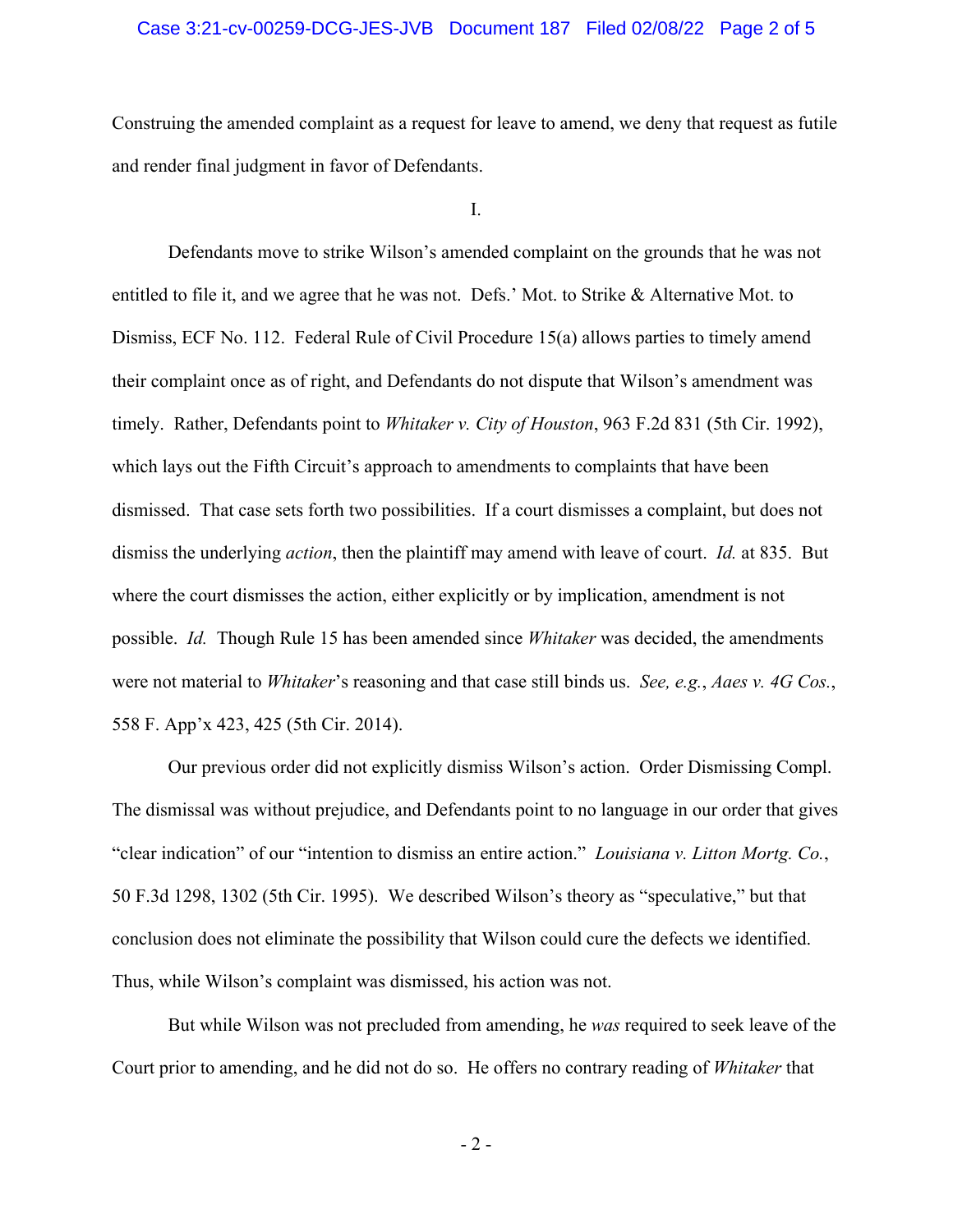### Case 3:21-cv-00259-DCG-JES-JVB Document 187 Filed 02/08/22 Page 3 of 5

would allow him to escape that conclusion. Because it was made without leave of this Court, his amendment should be stricken.

II.

 Courts often construe amended complaints as requests for leave to amend and, in the interest of expeditious administration of justice, we adopt that same course here.<sup>1</sup>

 As noted in our previous dismissal, standing is a constitutional prerequisite for this Court's jurisdiction. *See Lujan v. Defs. of Wildlife*, 504 U.S. 555, 560 (1992). To demonstrate standing, a plaintiff must show, as relevant here, an "injury in fact" that is traceable to the defendant's conduct. *Id.* Redistricting plaintiffs usually meet that requirement by showing that the state's redrawing of district lines has "diluted" their voting power relative to other voters. But because Texas law prevents felons from voting, Wilson cannot make the same showing.

 Wilson complains instead that Texas's decision has adversely affected his ability to influence and benefit from federal policy<sup>2</sup> by impairing his communication with the member of Congress representing CD 30. Logically, this must mean that Wilson would have been better able to communicate with that congresswoman if Texas had counted him toward the population total of CD 30.

Despite Wilson's new allegations, that theory remains decidedly speculative. Wilson

<sup>1</sup> *See, e.g.*, *Neu Sec. Servs., LLC v. Bad Day Fabrication, LLC*, No. A-15-CA-149-SS, 2015 WL 1636869, at \*2 (W.D. Tex. Apr. 10, 2015); *Jacuzzi, Inc. v. Franklin Elec. Co*., No. CIV.A.33:07-CV-1090D, 2008 WL 2185209, at \*4 (N.D. Tex. May 27, 2008) ("A number of courts have construed the filing of an unauthorized amended complaint as an implied motion for leave to amend." (collecting cases)); *see also Fed. Recovery Servs., Inc. v. United States*, 72 F.3d 447, 449 (5th Cir. 1995) (observing that the lower court construed plaintiff's first amended complaint as a motion for leave to amend its complaint).

 $2$  We note in passing that nothing in this order or the previous one stands for the existence of a "constitutionally protected ability to influence or benefit from federal policy." Pl.'s First Am. Compl. at 14, ECF No. 86. That plaintiffs may demonstrate standing by showing that an interest of theirs has been impaired is quite different from saying that that interest is a matter of constitutional right.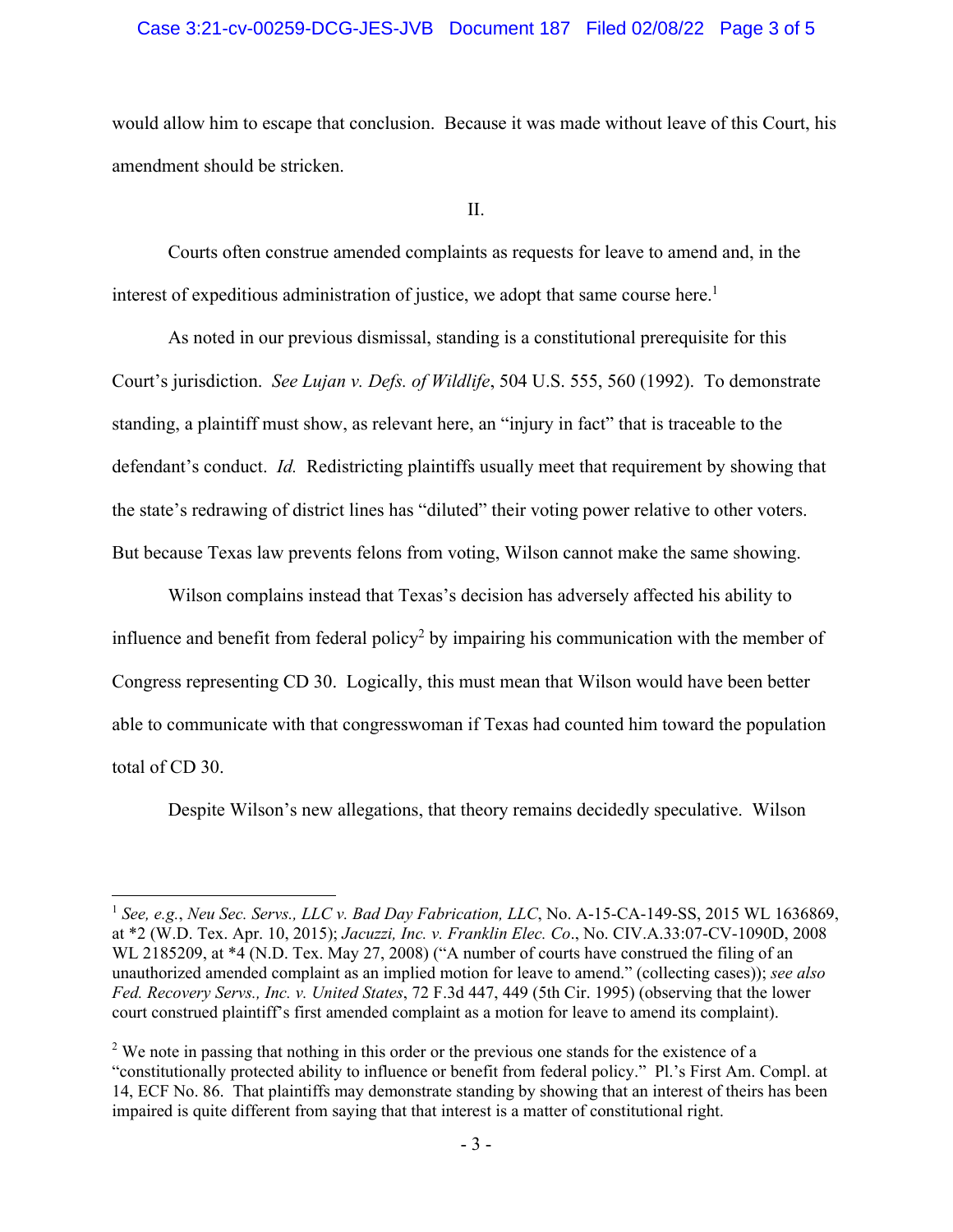#### Case 3:21-cv-00259-DCG-JES-JVB Document 187 Filed 02/08/22 Page 4 of 5

cites a report that found members of Congress "never read 'out-of-district' . . . mail because the systems in their offices usually verify immediately whether a message originated from their district" (emphasis added). TIM HYSOM, COMMUNICATING WITH CONGRESS 27 (2008). Wilson does not physically reside in CD 30. He may still be able to send and receive mail at a CD 30 address, but whether that is the case does not depend on Texas's decision whether to count him toward the population total of CD 30 or CD 13. Thus, Wilson continues to lack a factual basis for asserting that the conduct he complains of impaired his ability to have his communications considered by the representative of CD 30.

Wilson also complains that it is harder for the representative from CD 30 to communicate with him through mass mailings, as members of Congress may not send such mailings to districts other than their own. *See* 39 U.S.C. § 3210(a)(7). But that difficulty owes entirely to Wilson's physical location and not at all to Texas's decision not to count him as a resident of CD 30. Once again, whether Wilson can receive mail in CD 30 depends on factors other than the conduct he complains of. Wilson is correct that he may show standing based on predictable actions by third parties, *see DOC v. New York*, 139 S. Ct. 2551, 2565 (2019), but none of the actions that he expects the congresswoman from CD 30 to take or not take would be caused by Defendants' failure to count him toward the population of that district.

 And while the above defects sound mostly in traceability, it remains doubtful that Wilson has alleged an injury-in-fact at all. CD 13 is entitled to a representative of its own, as is the district where Wilson is presently incarcerated. Nothing in Wilson's pleadings suggests that he suffers an injury by having to have his mail read by that member of Congress rather than the one from CD 30. Nor is there any suggestion that Wilson suffers an injury by receiving mass mailings from that representative and not the one representing CD 30. Wilson notes that his

- 4 -